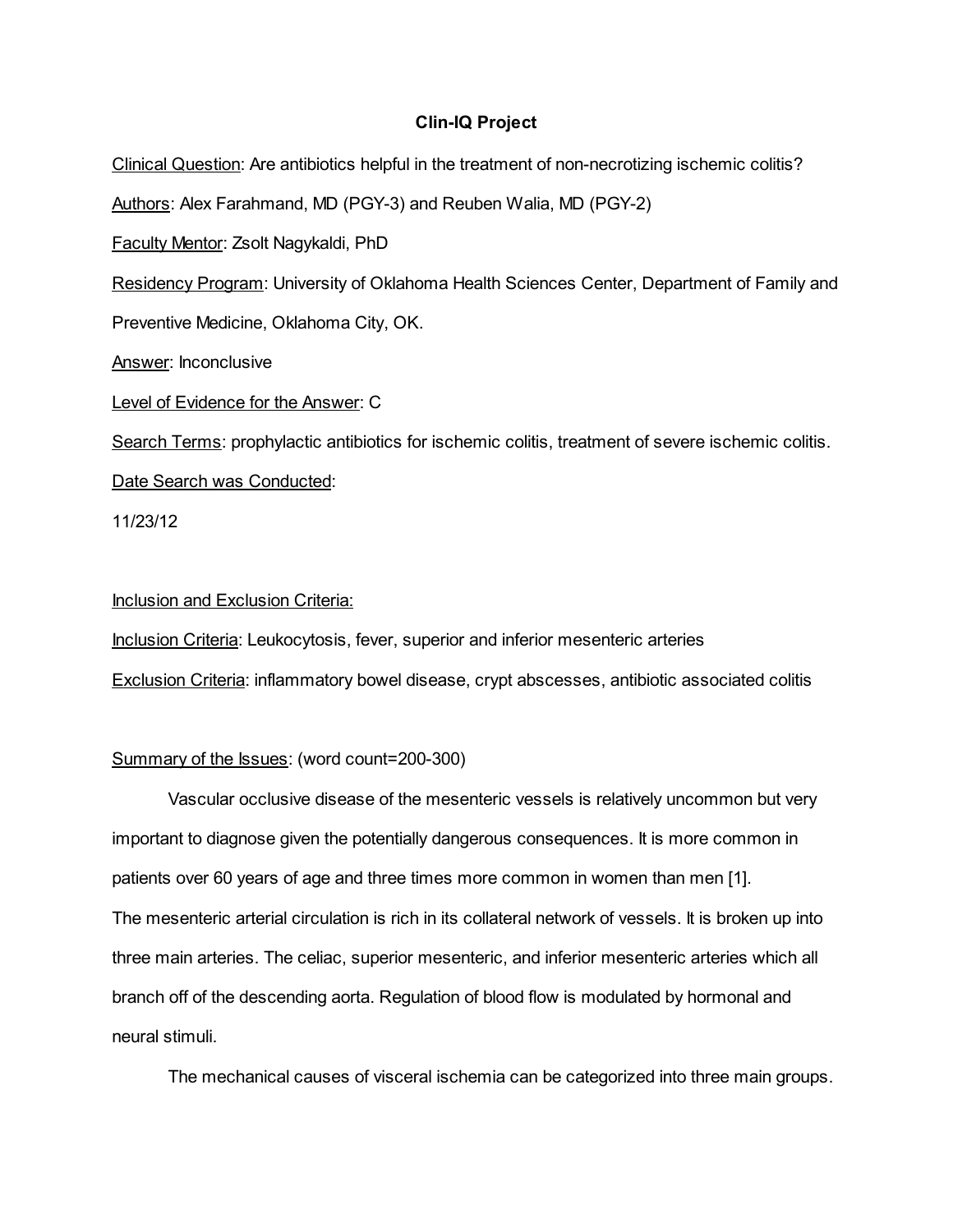Acute mesenteric ischemia which can be embolic or thrombotic, chronic mesenteric ischemia, and nonocclusive mesenteric ischemia. This review evaluates antibiotic use in non-necrotizing ischemic colitis by either of these mechanisms.

Treatment is case by case and mostly dependent on the severity. A large number of cases are transient and resolve spontaneously without any intervention. Over three-fourths of cases are the milder, non-gangrenous form, which is temporary and rarely causes long-term complications such as persistent segmental colitis or strictures [2]. Very mild cases usually can be managed on an outpatient basis with liquid diet, broad-spectrum antibiotic and 24 hours follow up. In contrast, gangrenous colonic ischemia, accounting for about 15% of cases, can be life-threatening [2]. Hospitalization is required for more severe cases. In the absence of colonic gangrene or perforation, general measures of supportive care are recommended [1]. Patients should be placed on bowel rest and given intravenous fluids.

#### Summary of the Evidence: (word count=500-700)

One retrospective review (n=47) examined patients with non-occlusive ischemia of the large intestines over a period of seven years [4]. The study found that overall 15 out of 16 patients were successfully treated without surgery and with conservative management. Conservative management consisted of bowel rest and broad spectrum antibiotics. One of the patients in the conservative management group died. Of the 47 patients, 31 did require intestinal resection with 14 having enteric continuity restored. Mortality was 29% in the operative management group, 9 of 31. The authors of this article admit that literature comparing patients with ischemic colitis treated surgically vs. conservatively is sparse. This review focused more on the surgical aspect of this disease. The authors feel that most course may be self-limited and th patients at risk such as the elderly, diabetics, or those who have had recent aortic surgery or episodes of hypotension are at the greatest risk. Therefore, the surgical intervention threshold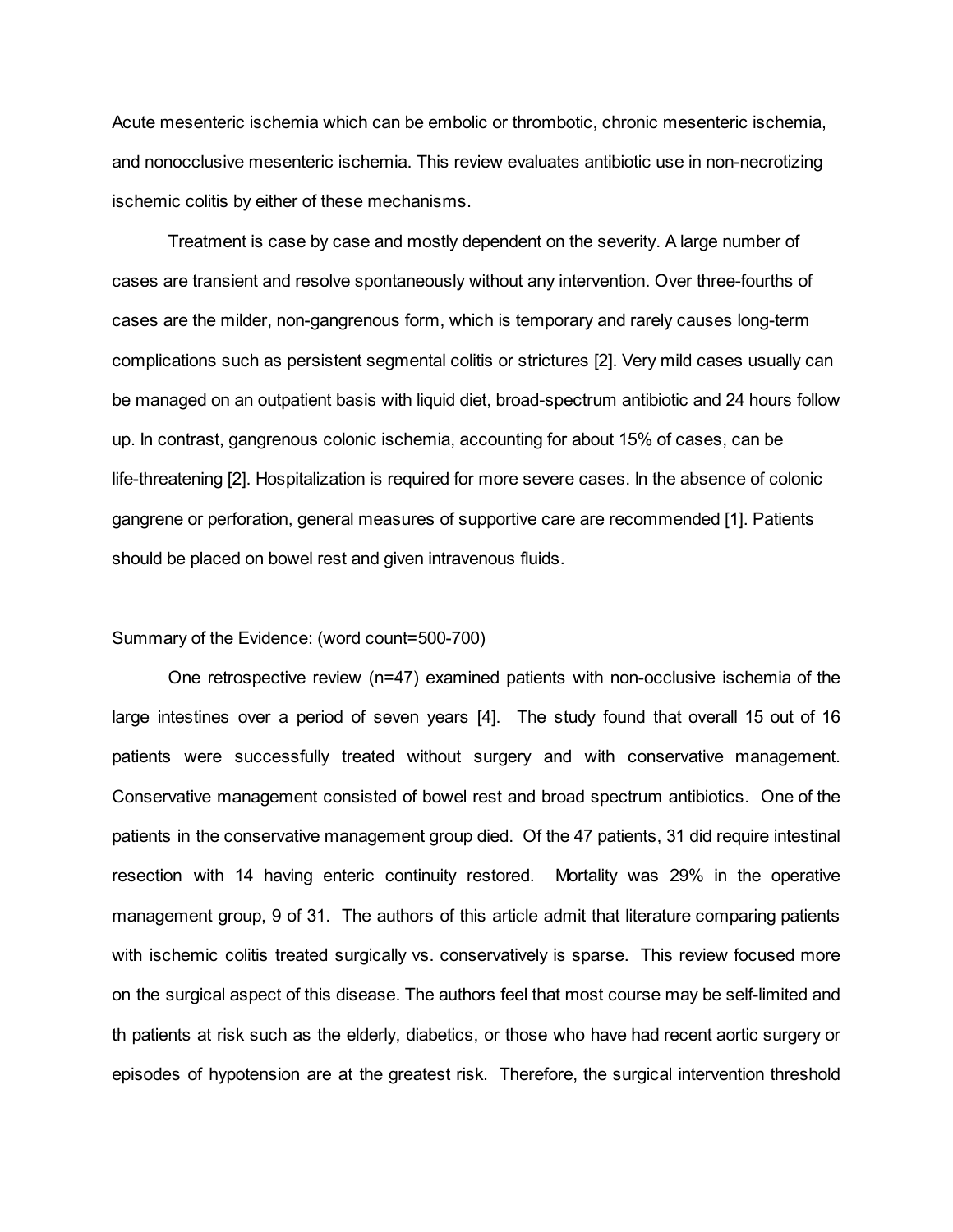should be lower in these groups. The authors feel that conservative treatment can be safely utilized in patients with less co-morbidities, a shorter duration, within 24 hours, of symptoms and without hemodynamic instability or significant leukocytosis. Conservative management would include bowel rest and broad spectrum antibiotics [1].

In another retrospective study (N=841) ten different articles were reviewed. Most of these patients were women. All of the articles seemed to have concluded that surgery was indicated for anyone who had peritonitis signs or hemodynamically unstable. The overall results showed mortality of 22%, with a range from 6 to 53% [3]. There was however very wide range from 0% mortality in some cases to 75% in cases requiring surgery.

The conclusion of the study indicated there is no objective evidence for the value of antibiotics, bowel rest, intravenous water and electrolytes and total parenteral nutrition over enteral feeding [3]. In conclusion, there is a lack of information on the management of ischaemic colitis. Only surgery in peritonitis seems to be generally agreed between the groups. Conservative treatment for the remaining cases is used, and the role of surgery in this group of patients is not defined.

Figure 1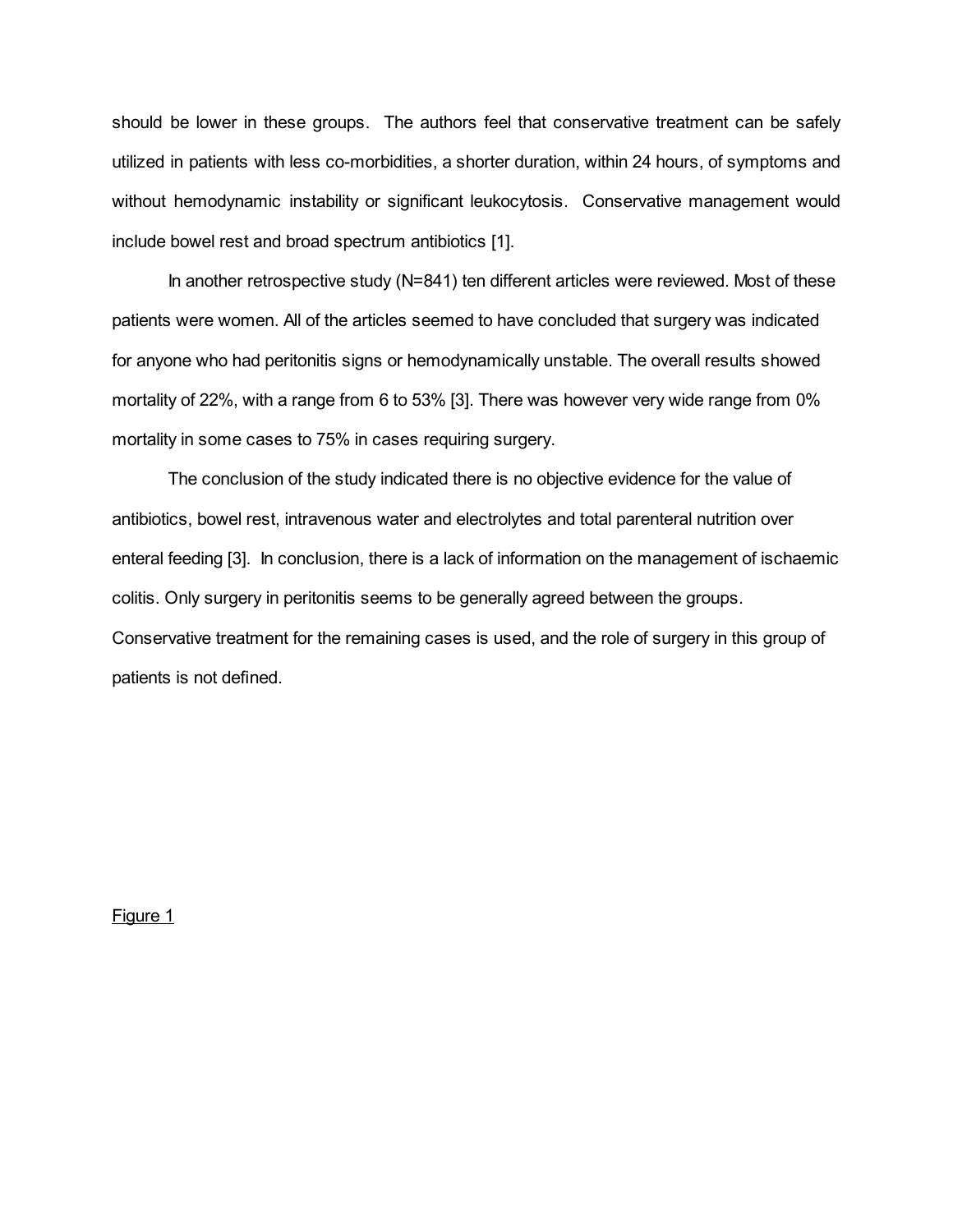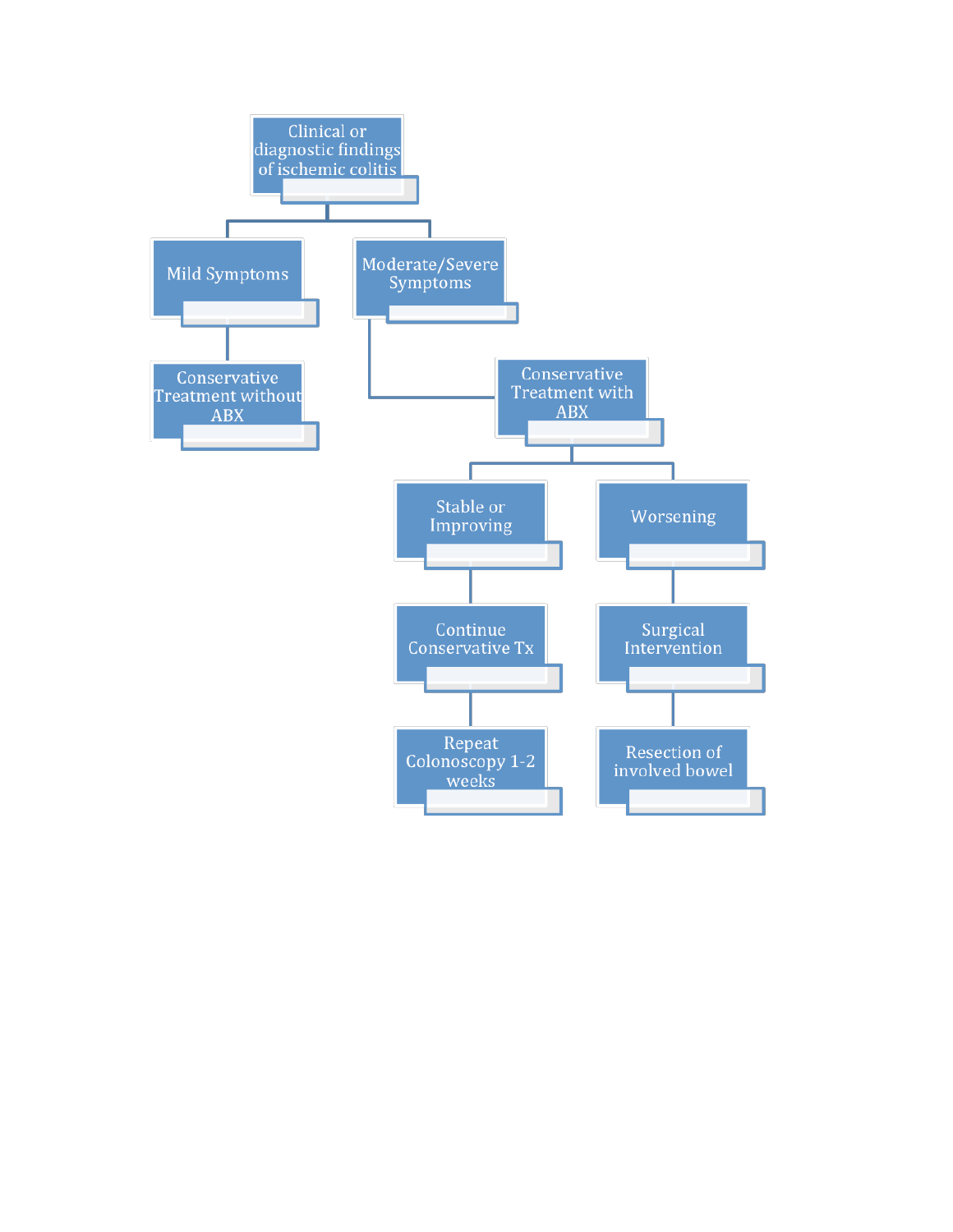### Conclusion: (word count=50-100)

Overall management is dependent on the severity of the disease. In a large portion of patients with acute mild disease, conservative management is the treatment of choice with a mortality rate of less than 50%. In moderate to severe cases, surgical treatment yields mortality of around 60%. In most articles reviewed, it is agreed that surgery is indicated for patients with signs of peritonitis or who are hemodynamically unstable, while less acute cases should be managed conservatively [3]. Antibiotics however had no evidence for or against decreasing mortality in rats. Given that there are no studies with human subjects we have concluded that antibiotic use in non-necrotizing ischemic colitis is inconclusive whether antibiotics should or should not be used as part of conservative management of non-necrotizing ischemic colitis.

### Reference List (1-2 review articles, 2 evidence articles):

1. Ischemic colitis: Clinical practice in diagnosis and treatment. Angeliki Theodoropoulou,